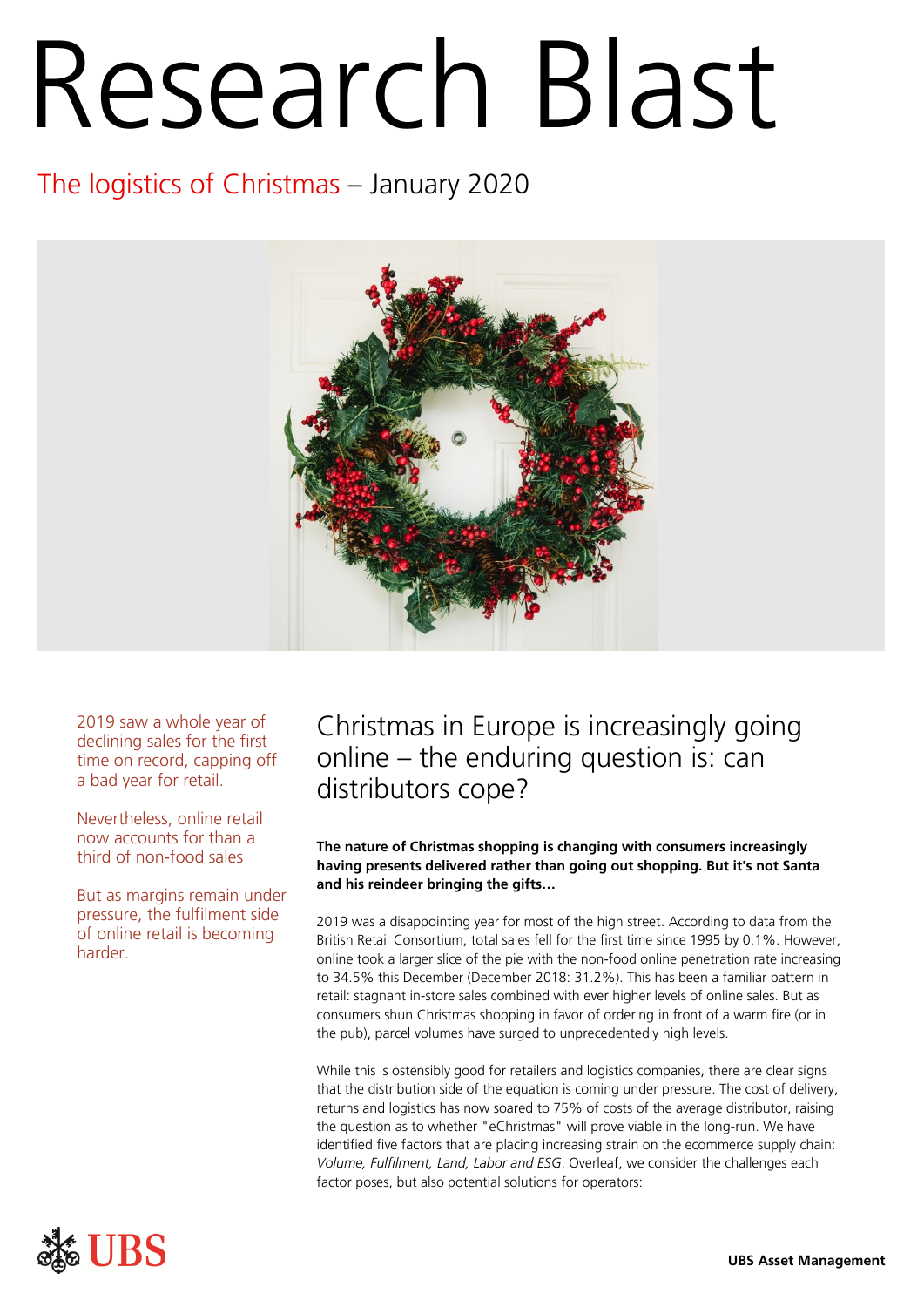

### **1. Volume**

Pre-ecommerce, the average consumer in Germany received 1-2 parcels a year. Fast forward to the present day and this figure has shot up to 24, while the average value per parcel has declined. This has placed immense strain on supply chains, which have struggled to adapt to the new capacity levels. Ever-faster delivery methods also put strain on already stretched margins; as Figure 1 shows.

#### **2. Fulfilment**

Failed deliveries cost the industry EUR 1.64 billion a year. As a result, drivers are reporting more and more pressure from managers to not return items to the warehouse, while customers are reporting finding packages left in non-secure locations (or simply tossed over the fence). Returns are also expensive with separate warehouse space often required.

#### **3. Land**

The cost of leasing assets in urban locations has also gone up significantly. Most major cities (despite the increasing demand) have seen a net loss of industrial land over the past decade. This means urban logistics in most major cities are both expensive and hard to secure for occupiers.

## **4. Labor**

Deutsche Post recently estimated that to meet the demands of expected ecommerce eight years from now, 100,000 additional delivery drivers will be required. In fact, driver numbers are falling with many European companies already reporting shortages as fewer younger drivers enter the profession.

#### **5. ESG**

Finally, there is a significant environmental cost to last mile logistics. Data from the UK indicates that miles recorded by light commercial vehicles have increased by almost 100% over the past 25 years. Several cities have already taken measures to curb the use of polluting vehicles, while political pressure has increased to reduce the emission of greenhouse gases. The more granular nature of ecommerce means a large amount of packaging is used as well.



Volume is difficult to reduce now the genie is out of the bottle. However, consumers are typically not willing to pay for delivery so providing a range of options (such as collect in store) will lower the number of home deliveries. Additionally, a recent survey indicates most European consumers are happy to wait three to five days for their package to arrive, indicating super quick delivery is not essential.

In absentia delivery solutions, such as delivery lockers have been used successfully in several European countries. Less-developed but equally powerful are "behind-the-door" solutions, such as Smartlocks. This is a mechanism where customers provide delivery drivers with temporary access to the house, which also has the additional benefit of reduced returns.

Land issues can also be solved by central and local governments by ensuring there is a cohesive industrial plan protecting urban logistics zones. More urban logistics space can also be added with mixed use developments, so-called beds and sheds, as well as multi-storey warehouses.

The shortfall in human drivers may be offset by robots and driverless cars. Most operators believe drones are still some way off; however, there are already several companies experimenting with delivery robots. Deutsche Post, for instance, is already using a "follow me" delivery robot that can carry heavy loads for the driver.

ESG considerations are a huge challenge, but the impact of the supply chain can be lessened by using green vehicles, such as electric cars and bikes. Technology can also play a role in making routes more efficient; for instance, UPS trialed a scheme where drivers only ever turn with the direction of traffic to avoid burning off fuel by breaking and reaccelerating. Greater efforts to make sure packaging is fully recyclable would also lessen the impact on the environment.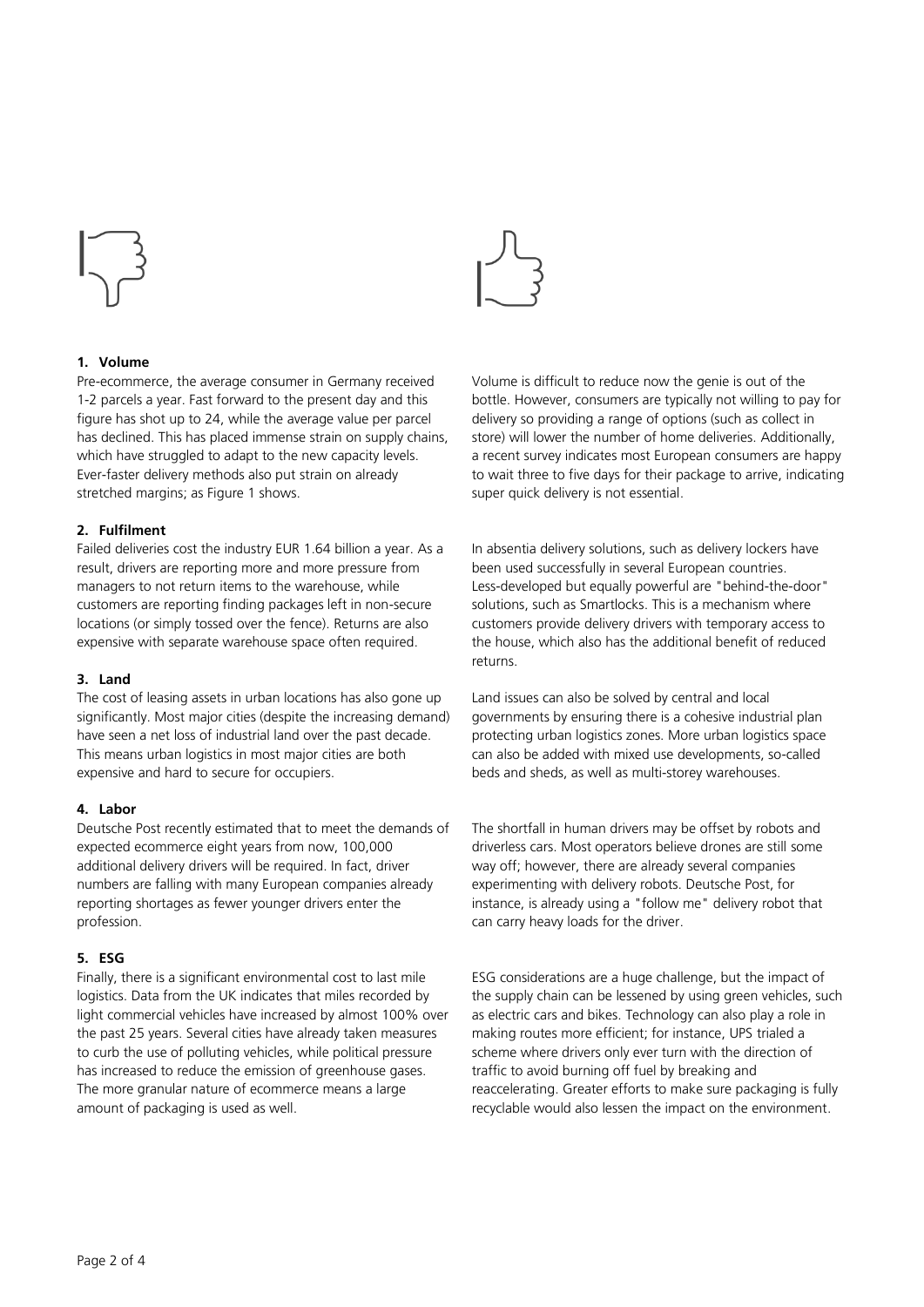#### **Looking to the future**

Ecommerce expansion is likely to be constrained by limits of space, resources and people. But we believe demand will continue to rise, particularly in mainland Europe which remains behind the UK in terms of market penetration. The question is can distributors do this sustainably and profitably; as Figure 2 shows, even Amazon struggles to make money out of the distribution side of their business. This makes the challenge even greater for smaller companies without the same economies of scale.

This is not to say that the last mile delivery model is unsustainable; it is just in its infancy. As the model evolves we will see a greater use of technology, innovation, as well as physical retail space to strike a balance between convenience and efficiency.









Source: Amazon Company accounts, PMA, June 2019

Source: Mckinsey, 2019